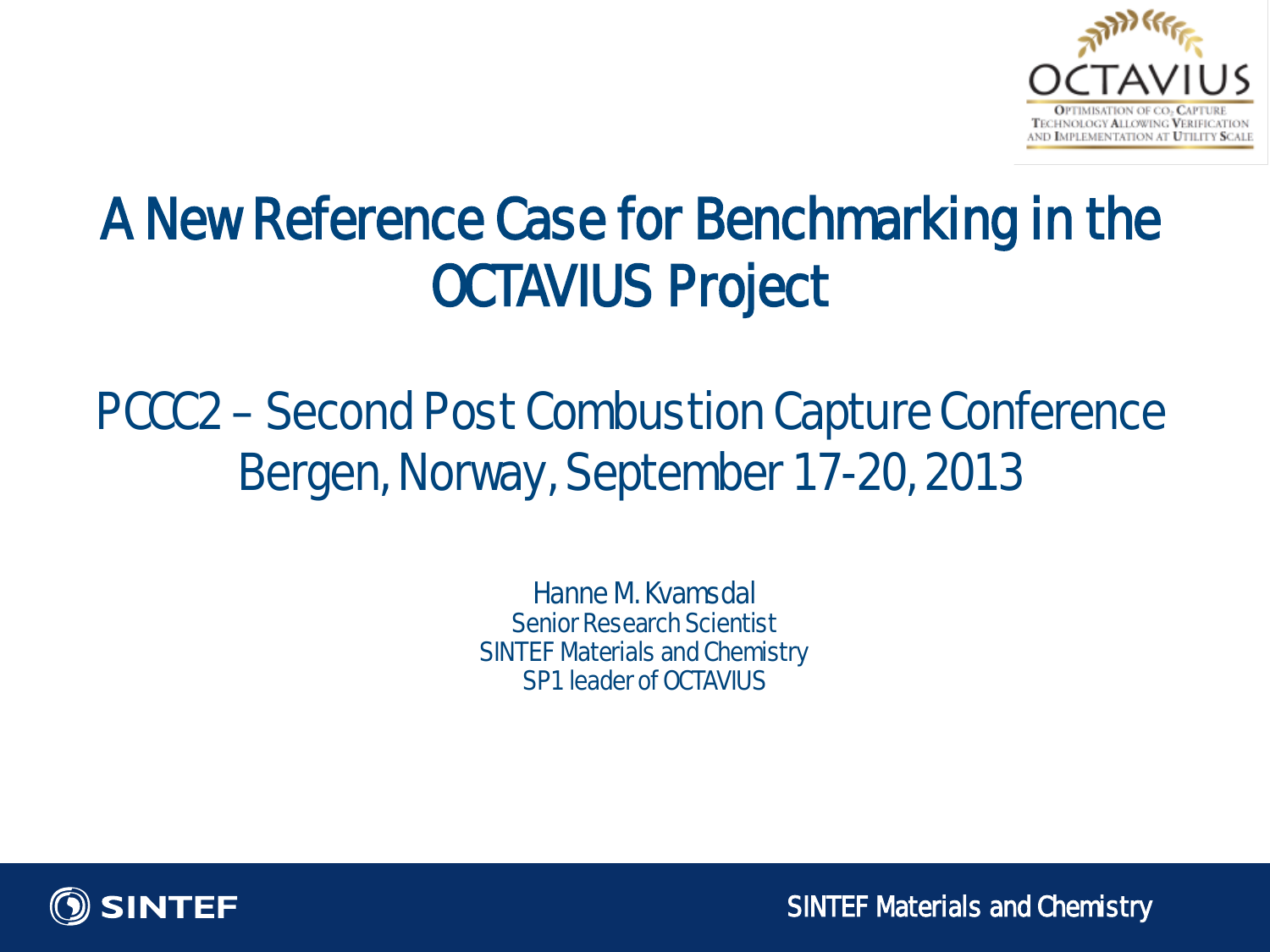

### **Content**

- The Octavius project
- **Background for the reference case**
- Methodology in Octavius
- Reference case results
- Further work in Octavius

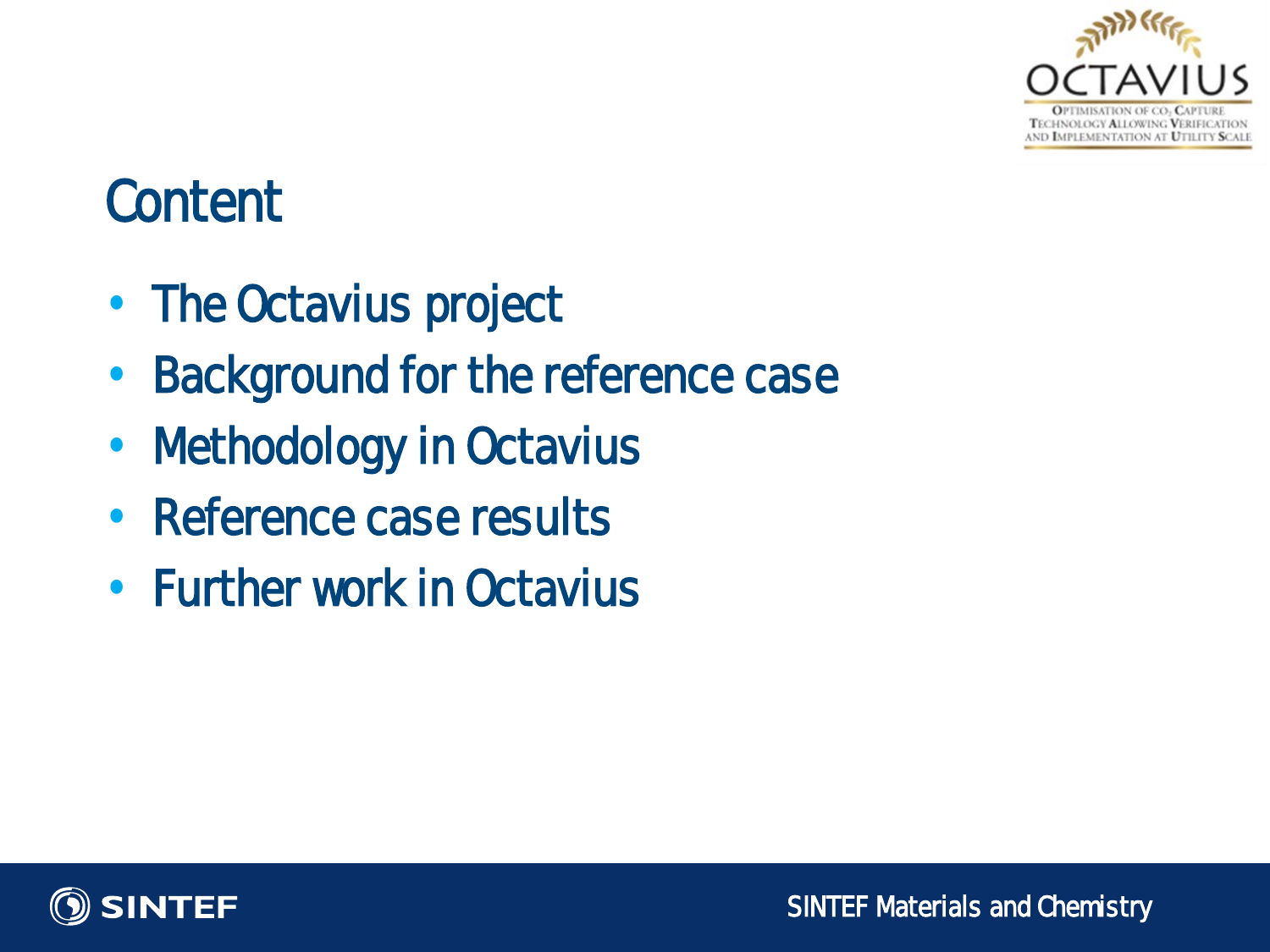# The Octavius Project (1)

- **OCTAVIUS: Optimisation of CO<sub>2</sub> capture Technology** Allowing Verification and Implementation at Utility Scale
- Based on previous EU projects CASTOR and CESAR
- 5 year demonstration project (started March 2012)
- The main objective:
	- " Octavius aims to demonstrate integrated concepts for zero emission power plants covering all the components needed for power generation as well as CO<sub>2</sub> capture"
- Operability and flexibility of first generation post combustion processes are demonstrated at 3 different pilot plants:
	- Maasvlakte (TNO),
	- Brindisi (ENEL)
	- Heilbronn (EnBW)





**TNO Massvlakte** 



ENEL: Brindisi EnBW: Heilbronn





SINTEF Materials and Chemistry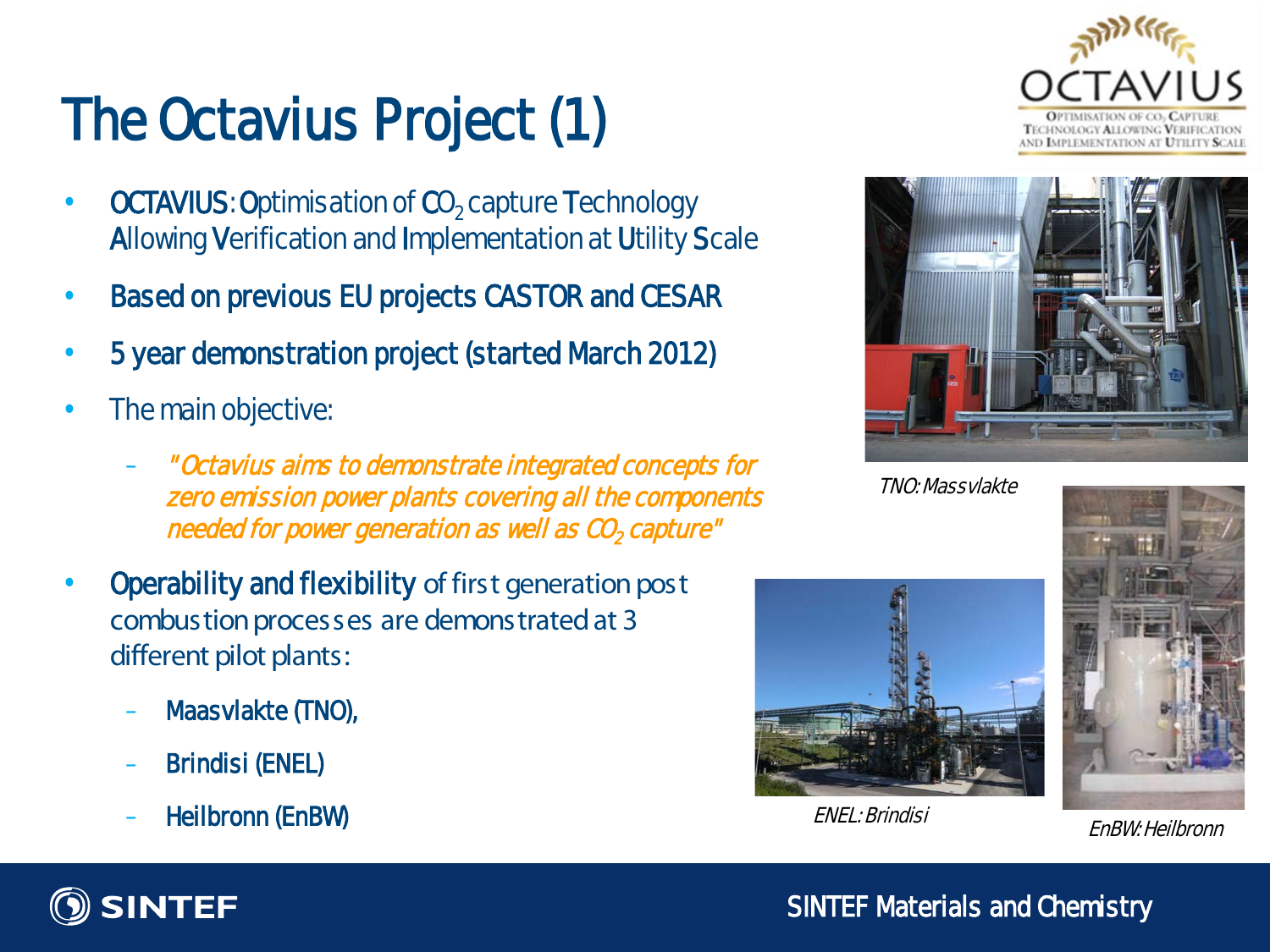# The Octavius Project (2)



- Second generation process (DMX by IFPen)
	- To be demonstrated at the Brindisi pilot if successful testing at a mini-pilot
- Benchmarking of
	- Some promising process configurations (based on literature and patent review)
	- DMX process
	- Reference capture plant based on results from the Cesar project

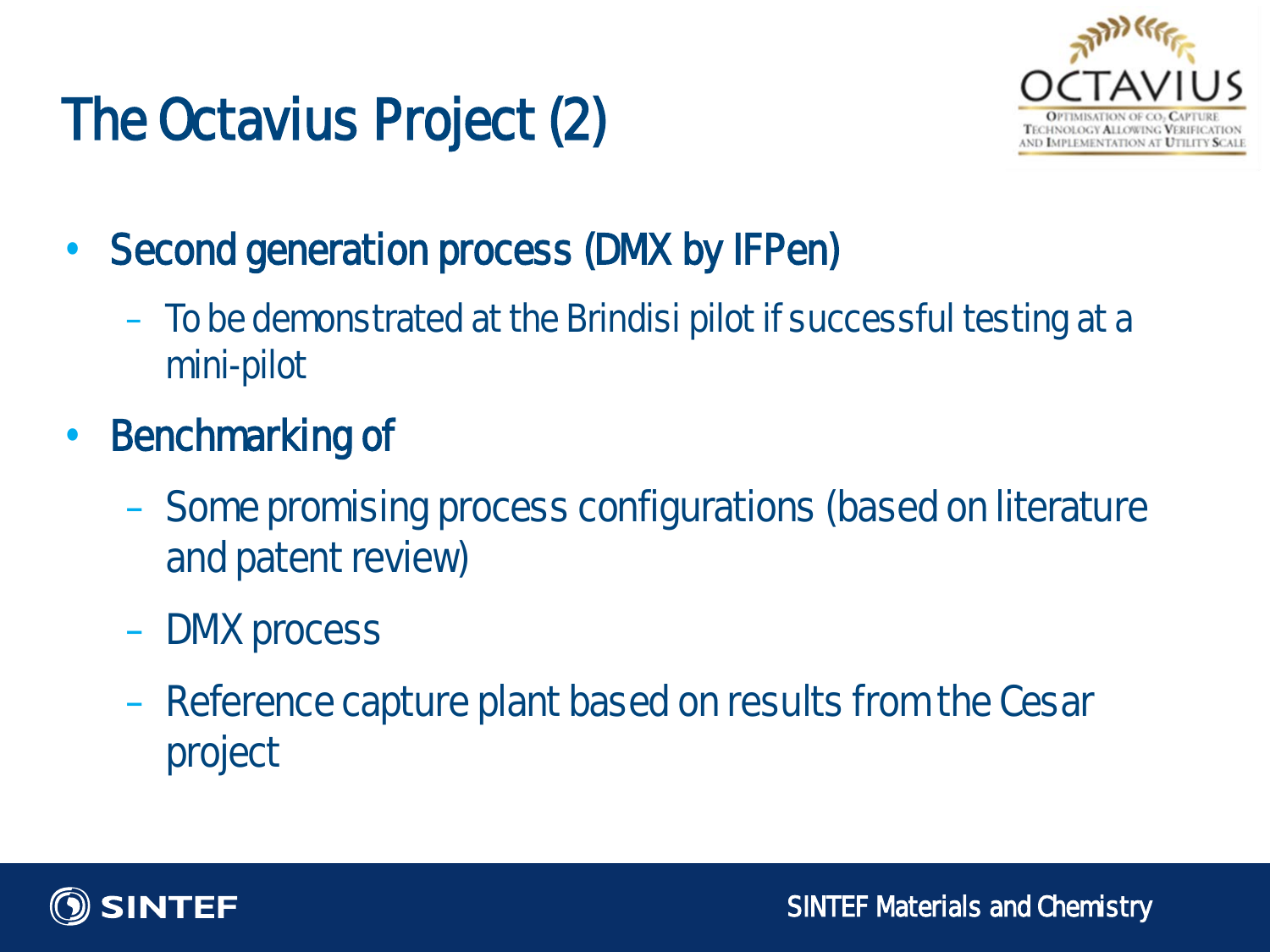# Overall benchmarking methodology



- Definition of reference case(s)
	- $-$  Source of CO<sub>2</sub>
	- Real or generic
	- Site (or area) location (important for e.g. feed stream conditions, ambient temperature, cooling water conditions, costs) or typical values
- Definition of criteria for comparison
- Definition of a common basis (configuration and system boundaries, computational assumptions, methodology) for comparison
	- E.g. simulation tool for calculation of energy consumption
- Overall comparison (how to use the results obtained for each criterion)

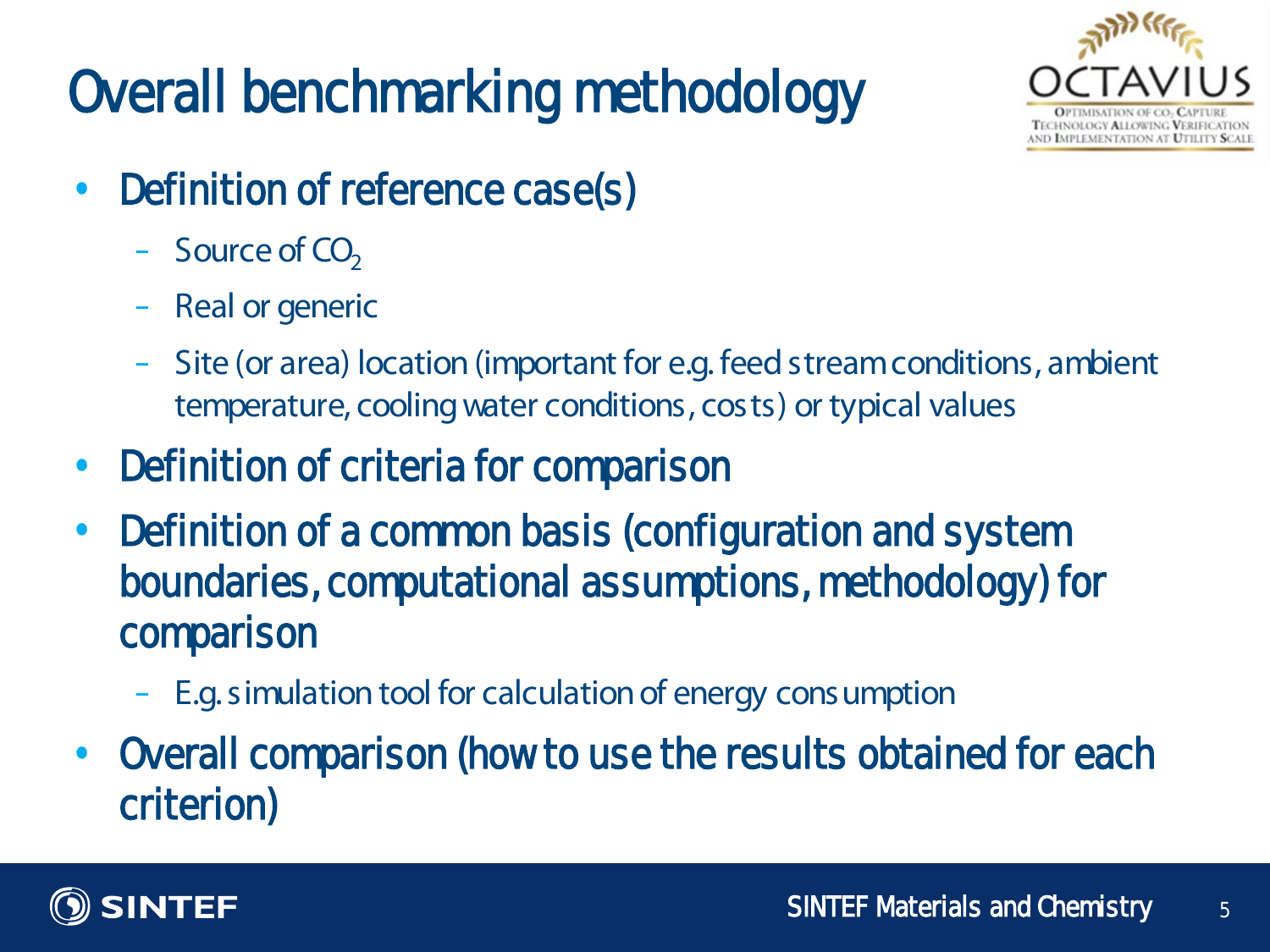## European Benchmarking Task Force



- **Cbjective:** 
	- $-$  To develop a guideline for benchmarking of  $\omega$ , capture technologies
- Focus:
	- Building of a joint economic framework focused on using the same economic parameters (e.g. fuel prices, steel prices, dollar/euro exchange rate).
	- Building of a joint technical framework focused on a common working method for calculating technical performance of processes.
- Collaboration between three EU projects (Cesar, Ceasar, Decarbit)
- Finished in January 2011

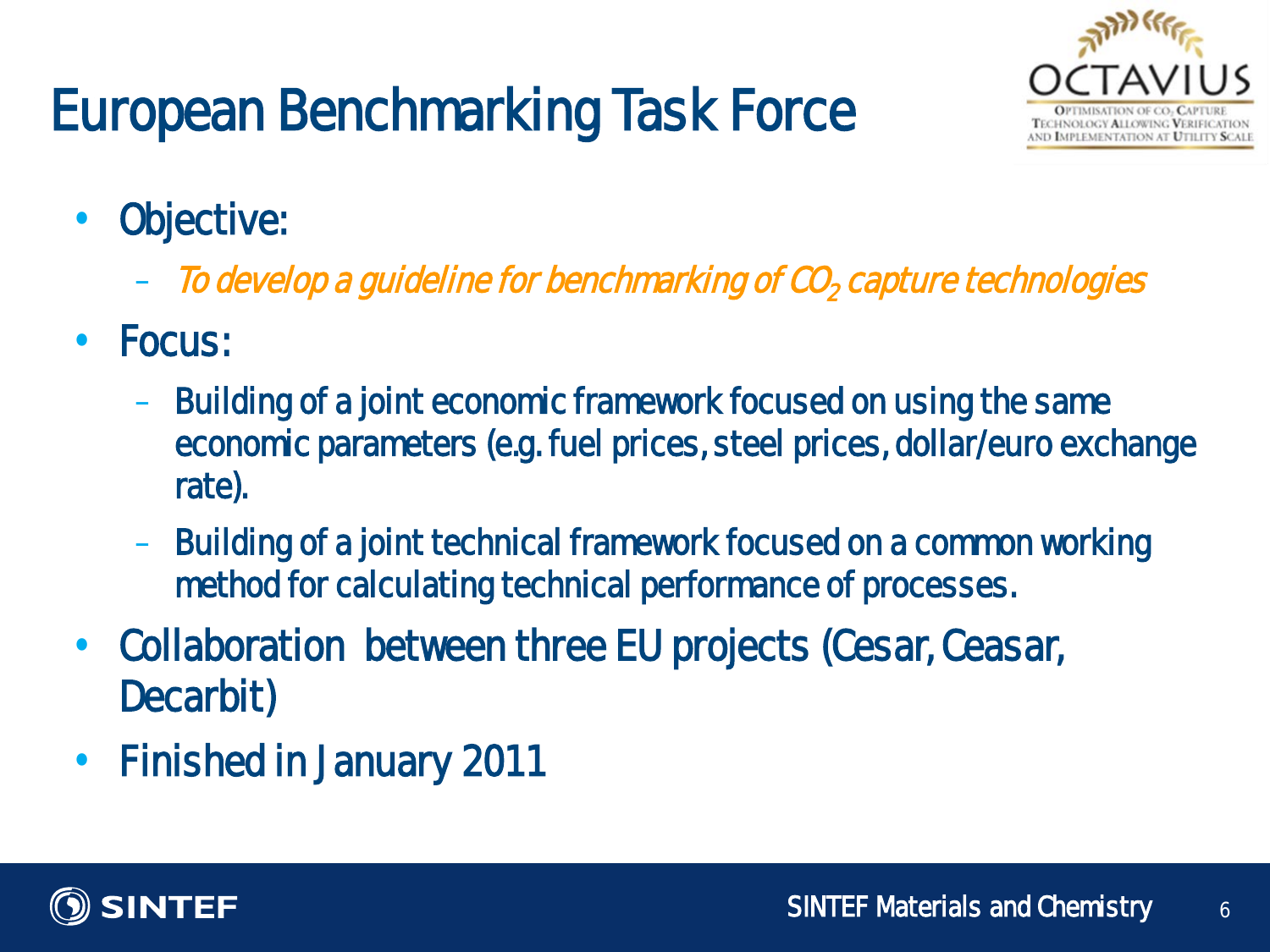## Benchmarking in the OCTAVIUS project



- Objective:
	- To develop methodology for benchmarking of large scale post-combustion capture plant technologies
	- Draw conclusions from the technology and operational features demonstrated in the project for large scale capture plants
- Focus:
	- Start with **EBTF** and then update and extend
	- Two base cases for the power-plant (800 MW<sub>s</sub> bituminous coal case and 430 MW<sub>s</sub> NGCC case) and site conditions as in the Rotterdam area
	- New reference case for the capture plant based on experiences from the CESAR project
	- Criteria for comparison
		- Will be based on the focus of research and demonstration in OCTAVIUS (emission, flexibility, and operability) in addition to energy and cost calculations
	- **Benchmarking** 
		- New promising process configurations based on literature review and patent review using MEA and possibly also the CESAR 1 solvent (AMP+piperazine)
		- IFPENs DMX TM process

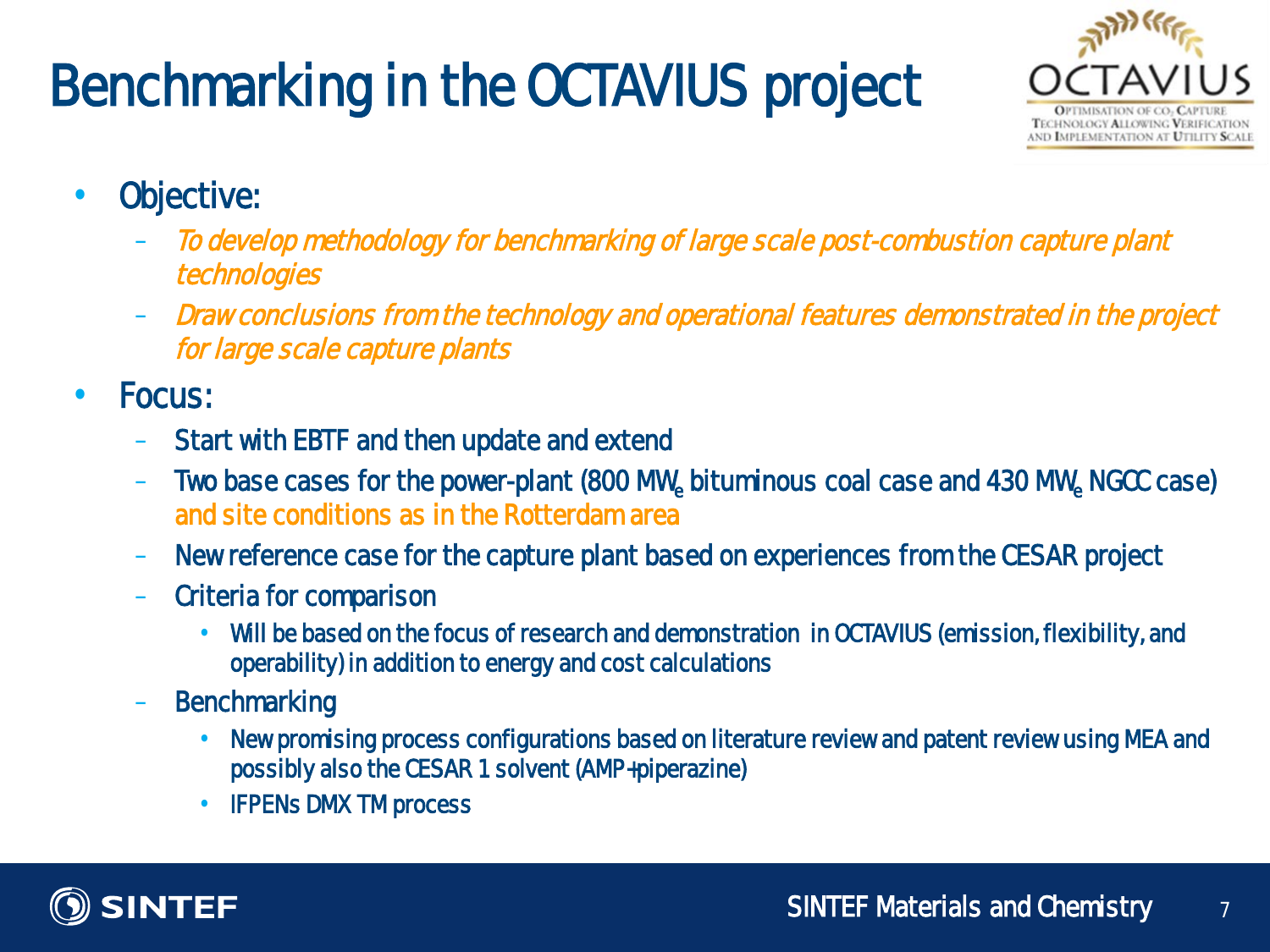

#### Criteria for comparison (1)  $\overline{\phantom{a}}$

Plant net energy efficiency

$$
\boldsymbol{\cdot}\,_{\text{cycle}} = \frac{\sum \dot{W}_{\text{th}} \cdot \eta_{\text{th}\rightarrow e} - \sum \dot{W}_{\text{consumers}}}{m_{\text{F}} \cdot \text{LHV}}
$$

- **Costs** 
	- CAPEX + levelised cost  $(\epsilon/NN_{\text{hel}})$  and/or avoidance cost (capture cost)  $(\epsilon$  ton  $\omega$ <sub>2</sub>)

**Quantitative** criteria

8

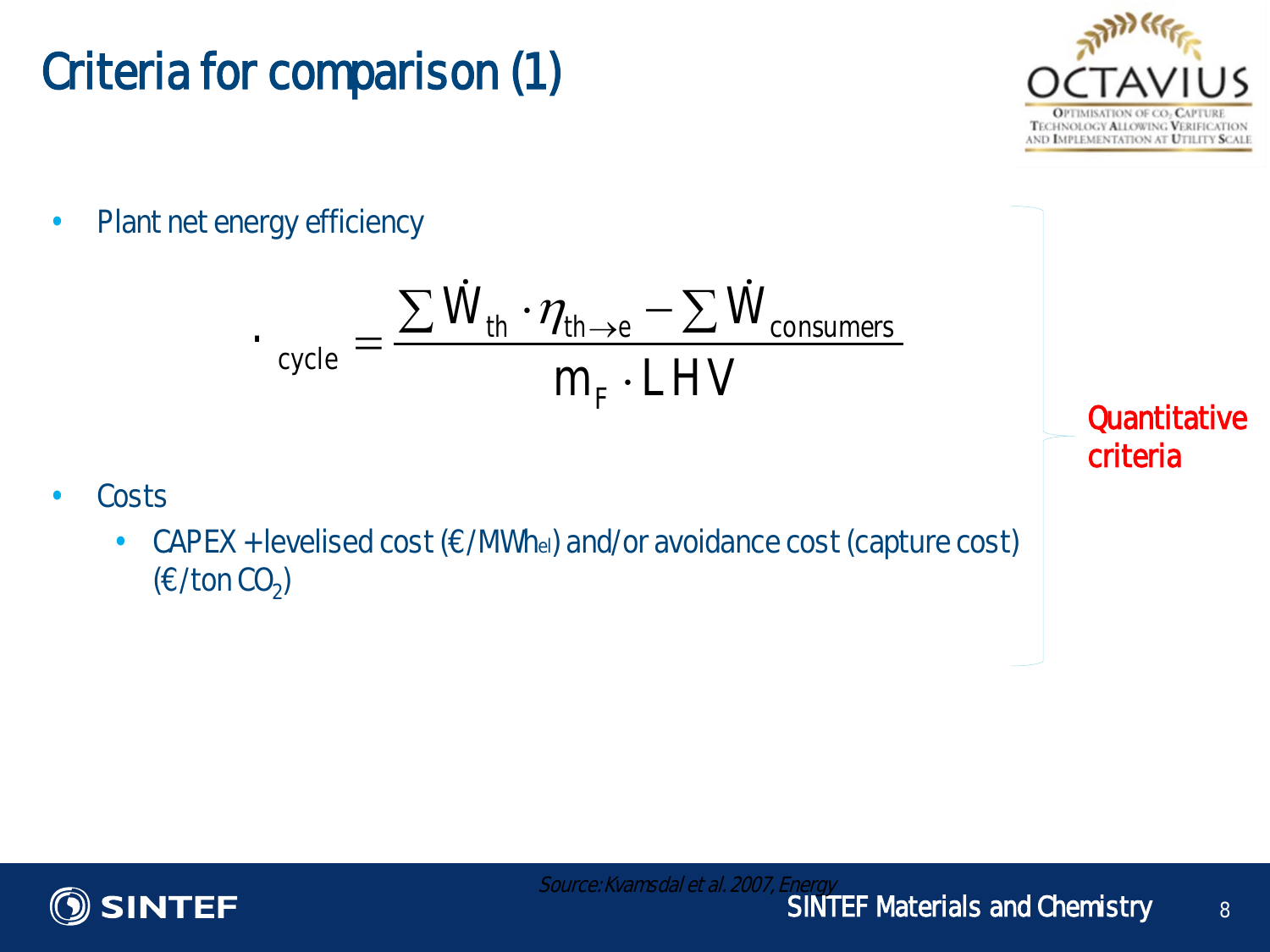### Criteria for comparison (2)

- Environmental performance of the plant
	- Chemical emissions ( target: <4.3 ppmv amine/6.9 ppmv NH3)
	- Waste and water consumption (cooling and process)
- **Flexibility** 
	- Ability to change capacity and/or delayed regeneration of the capture plant based on upstream varying load
	- Still uncertain how to use it as a criteria for benchmarking
- Operability/controllability (operational challenges)
	- Highly related to the level of heat- and process integration
	- Can quantify:
		- The number of interacting subsystems
		- Number of recycle streams
		- Heat integration as heat transfer relative to fuel LHV
		- Number of main process units
	- Classification of operational challenges:
		- 1. Low
		- 2. Medium
		- 3. High





Quantitative/ qualitative criteria

Source: Kvamsdal et al. 2007, Energy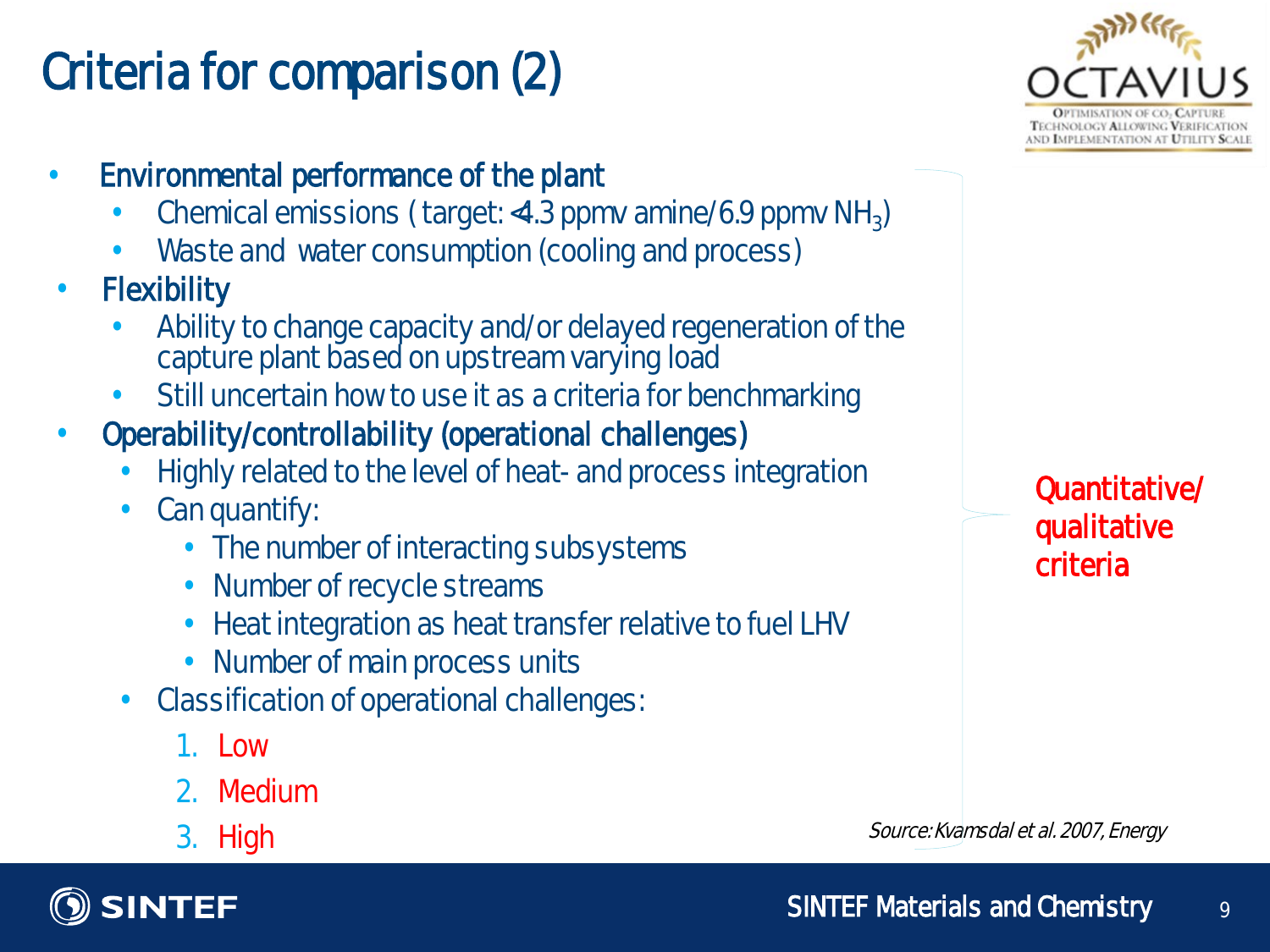### Development of the same basis for comparison - Simulation for efficiency and cost data input (1)



- Same simulation tool(s) for all technologies (included reference)
	- In Octavius: *many partners and preferences*
	- Tools to be used: Ebsilonfor power-plant, Aspen Plus with RateSEP and CO2SIM (SINTEF/NTNU in-house tool) for capture plant+ in-house tools for cost estimations
	- Several tools/models, but will be compared and adjusted before benchmarking
- The same thermodynamic method
- **System boundary** 
	- Include all units contributing to the difference in efficiency e.g the compression part doesn't need to be included if its inlet conditions are the same

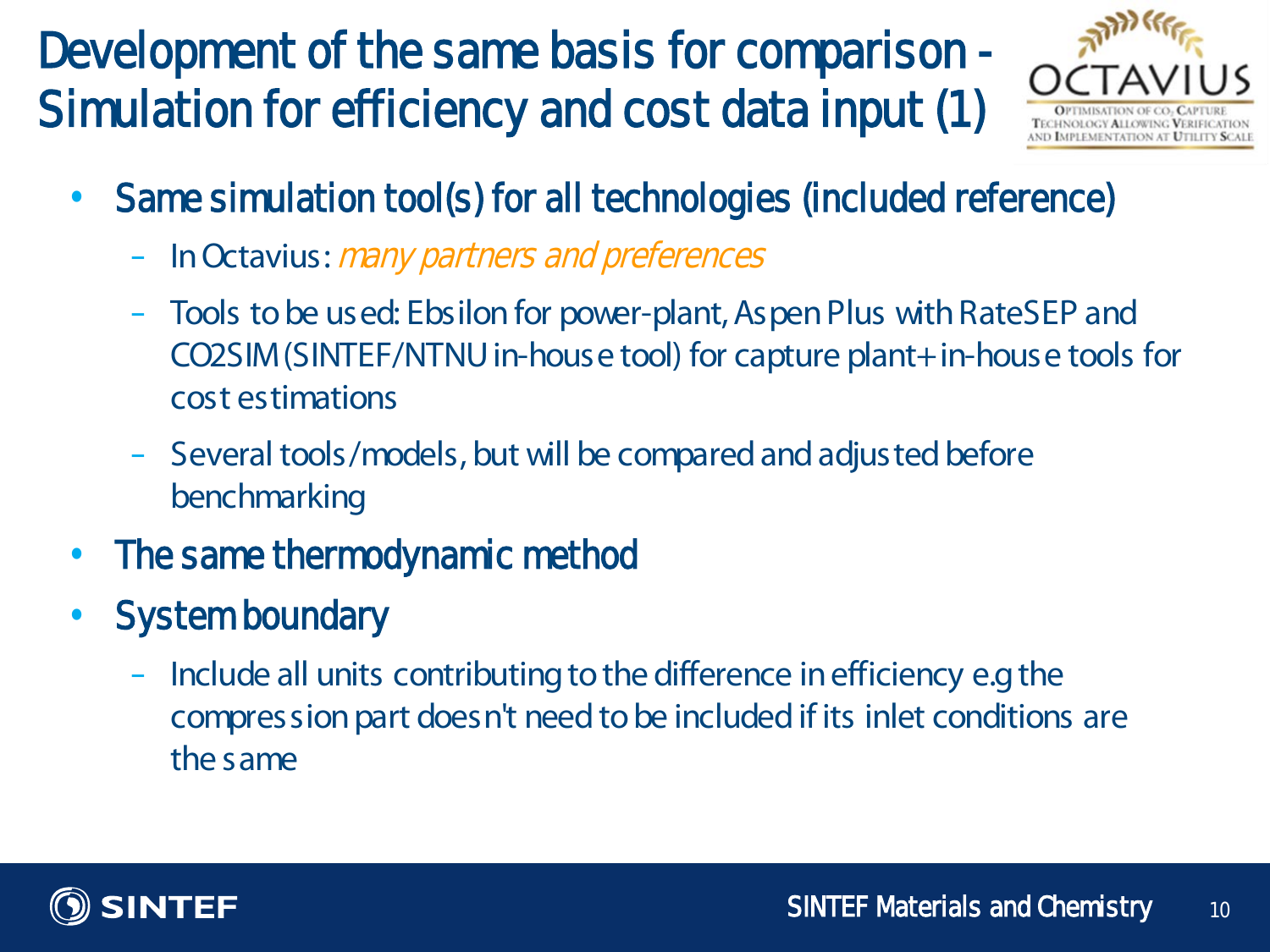Development of the same basis for comparison - Simulation for efficiency and cost data input (2)



- Modeling-level of details
	- E.g. rate based model for the absorber
- Computational assumptions
	- Unit operation model parameters
		- E.g. pressure drop, heat exchanger temperature specification, turbine efficiency
	- Stream specifications
		- E.g. fuel, ambient conditions, CO<sub>2</sub> transportation pressure, steam pressure and temperature, gas turbine inlet temperature, condenser pressure

### **Others**

• E.g. ambient conditions, cooling water inlet and outlet temperatures, process water temperature, cost of utilities

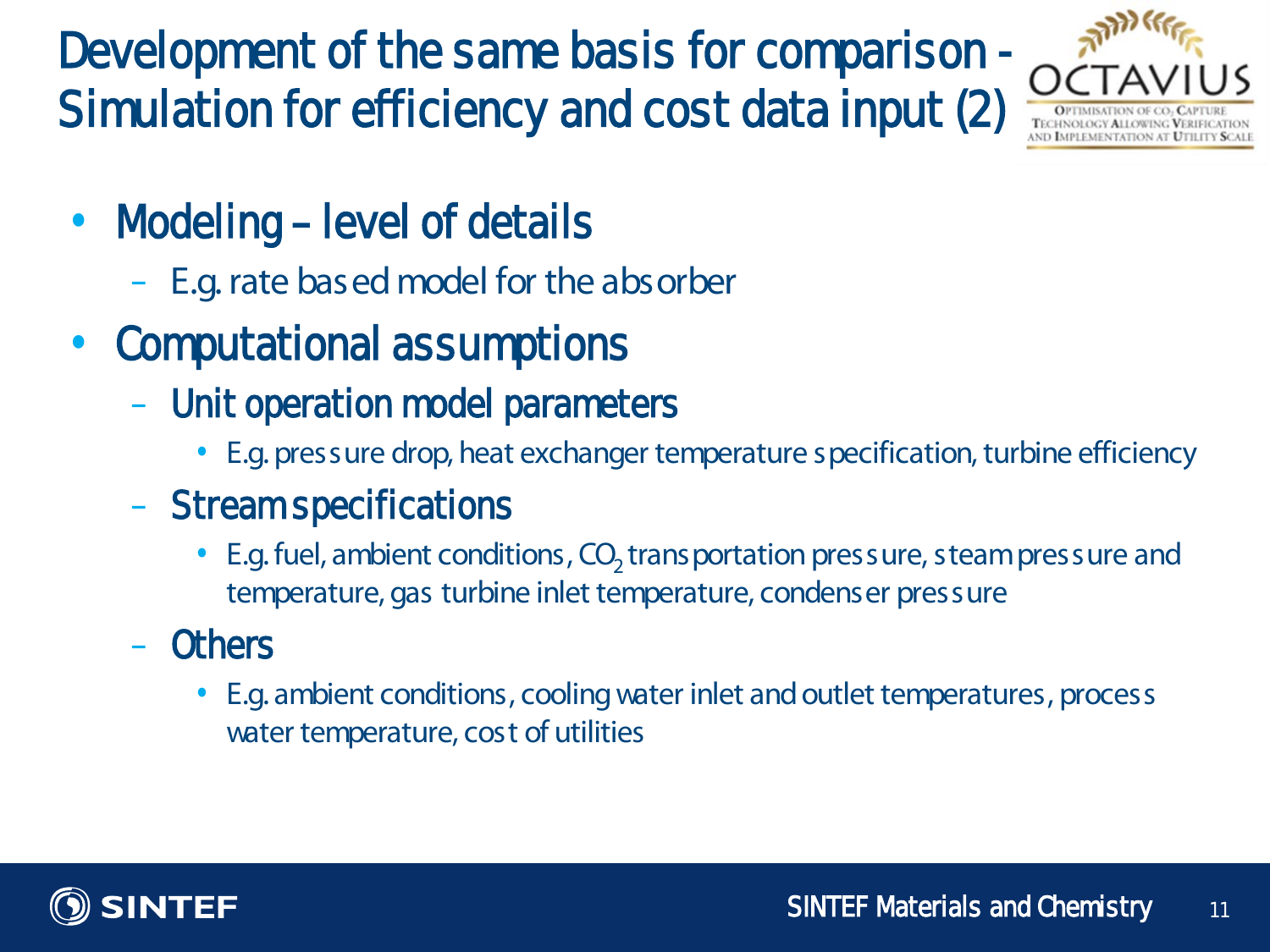

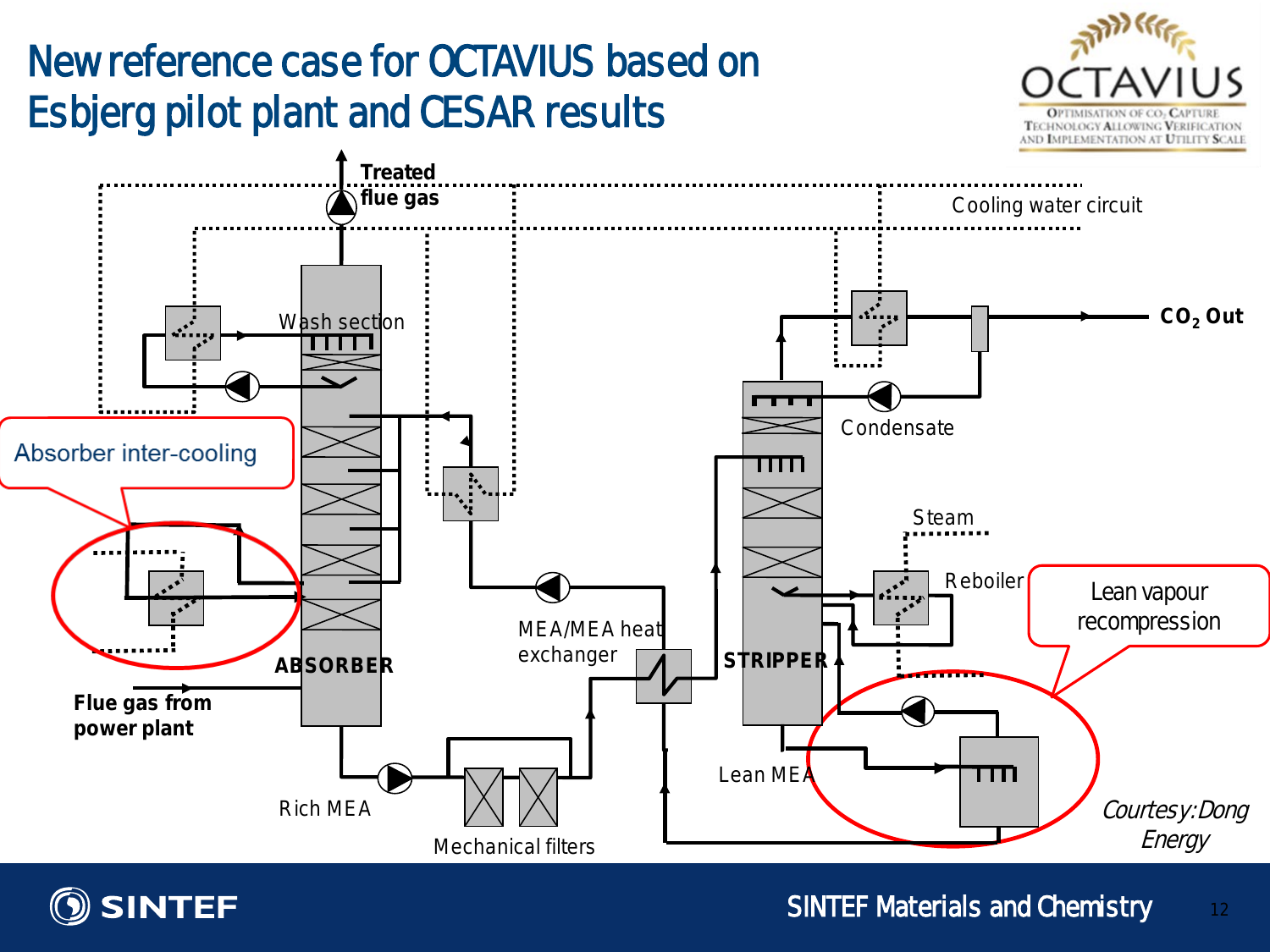### Reference case(s) for OCTAVIUS (1)



- Based on the best performance demonstrated in CESAR
- Published data by Knudsen et al. (2010)
	- 7-8 to 4°C in delta T for the cross heat exchanger resulted in savings (compared to 3.7 GJ/ton CO<sub>2</sub> captured) in reboiler steam demand of 1-2% with MEA
	- No significant benefit of inter-cooling for MEA, but for CESAR 1 solvent up to 7% reduced reboiler steam demand
	- LVC, best benefit for MEA (20% reduced reboilersteam demand), somewhat less with CESAR 1 solvent
	- LVC means increased auxiliary power consumption

#### • Basis for reference case in Octavius

- MEA with LVC, but not inter-cooling
- Cesar 1 with both inter-cooling and LVC
- Delta T of 5°C for the cross heat exchanger (specification)

 Knudsen, J., Andersen, J., Jensen, J.N., and Biede, O, (2010), Evaluation of process upgrades and novel solvents for the post  $combustion CO<sub>2</sub> capture process in pilot-scale, presented at the G-GF-10 conference in Amsterdam$ 

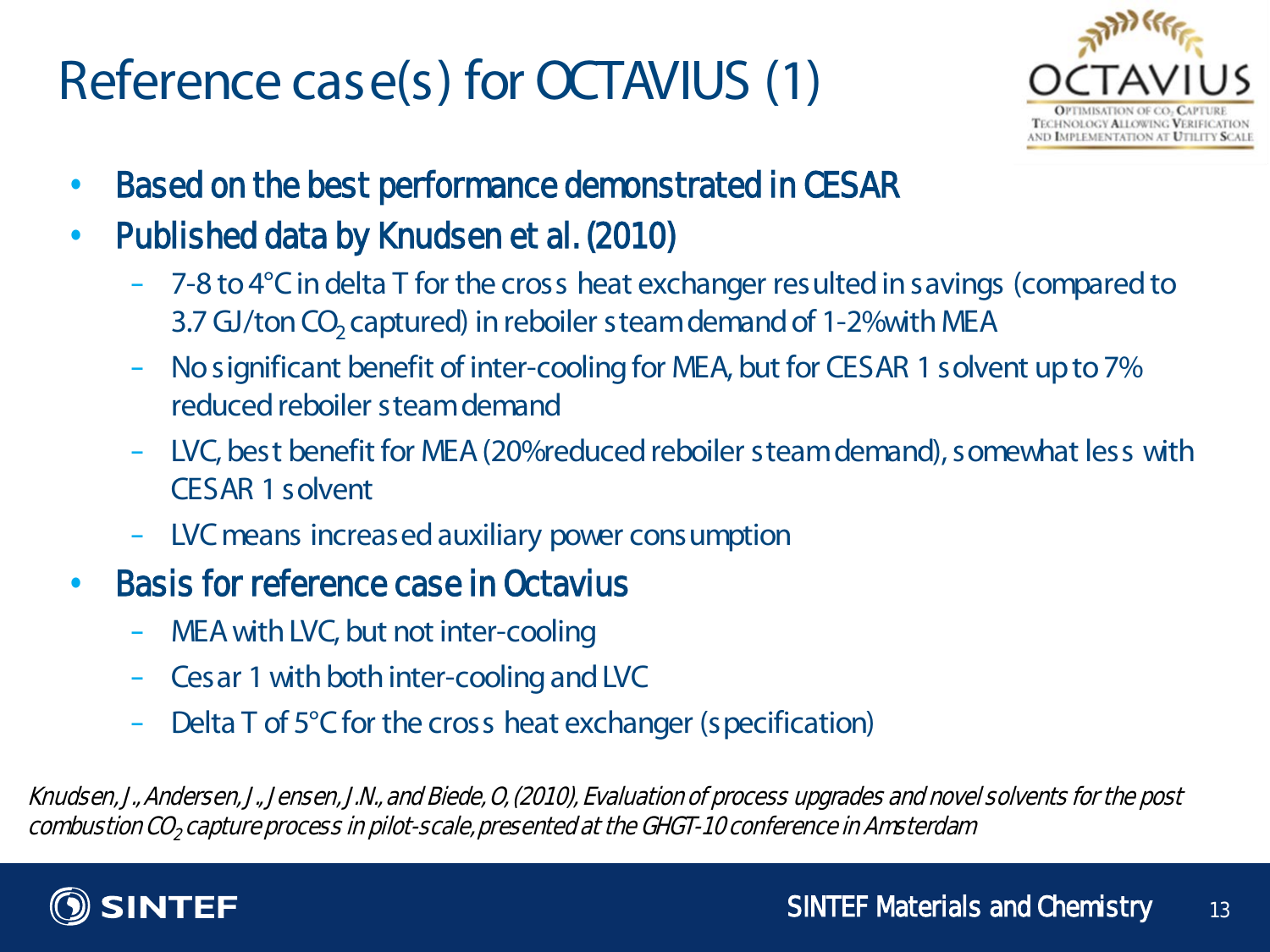### Reference case(s) for OCTAVIUS (2)



#### • Other main specifications

| <b>Parameter</b>                                          | <b>Fixed values</b>                      | <b>Comments</b>                                              |
|-----------------------------------------------------------|------------------------------------------|--------------------------------------------------------------|
|                                                           |                                          |                                                              |
| Flue gas temperature after<br>direct contact cooler (DCC) | $40^{\circ}$ C                           | Maybe further optimized                                      |
| Capture rate                                              | 90 % of inlet content                    | Shall be obtained in all cases                               |
| Solvent systems                                           | 30 wt% MEA, Cesar<br>$1(AMP+Piperazine)$ |                                                              |
| Packing material (included)<br>water-wash sections)       | Sulzer Mellapak 2X                       | Might consider using a different<br>packing for the stripper |
| Conditions of the $CO2$                                   | $H2O$ content: 50 ppmv                   |                                                              |
| stream ready for transport                                | Pressure: 110 bar                        |                                                              |
|                                                           | Temperature: $\bullet \bullet$ °C        |                                                              |
| Amine/Ammonia content in                                  | $<$ 4.3 ppmv/6.9ppmv                     |                                                              |
| flue gas leaving the                                      |                                          |                                                              |
| absorber                                                  |                                          |                                                              |

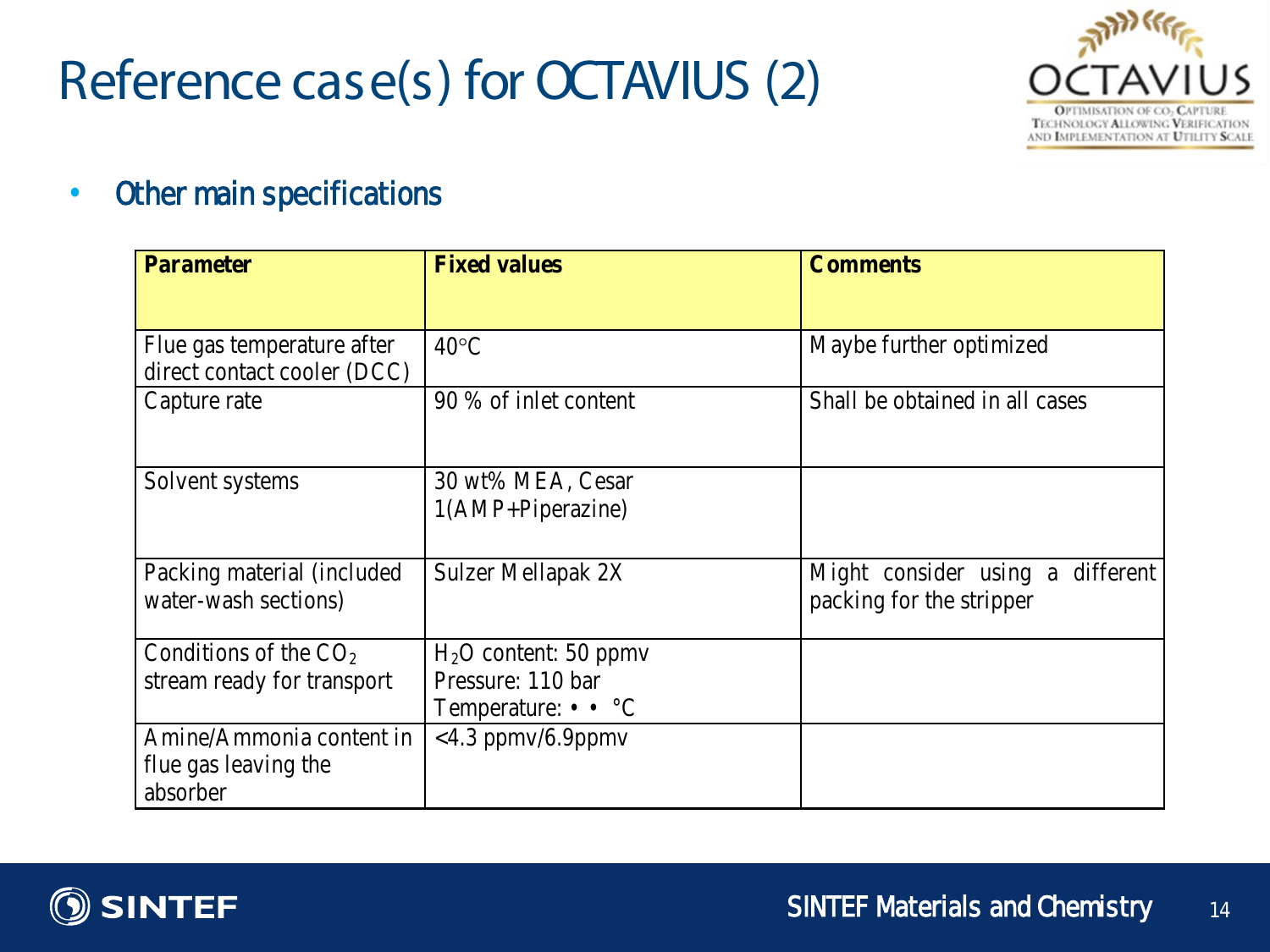# 1<sup>st</sup> reference case for CCTAVIUS (1)



- Upst ream power plant
	- 800 MWe bituminous coal case based on an advanced critical boiler an a steam turbine
- Solvent system: MEA
- Flowsheet modification: LVC
- Simulation tool for the capture plant: CO2SIM
- Optimization of reference case
	- Optimization with respect to minimizing capture cost using in-house code (SINTEF)
	- Variation of liquid flow-rate and LVC flash pressure
	- Other optimization parameters could have been e.g. packing height, pre-cooling temperature, reboiler temperature/pressure, but minor influence
	- System boundary:
		- Water-wash in absorber /stripper not included in simulations
		- CO2 compression not included in simulations as reboilertemperature is kept constant at 120°C

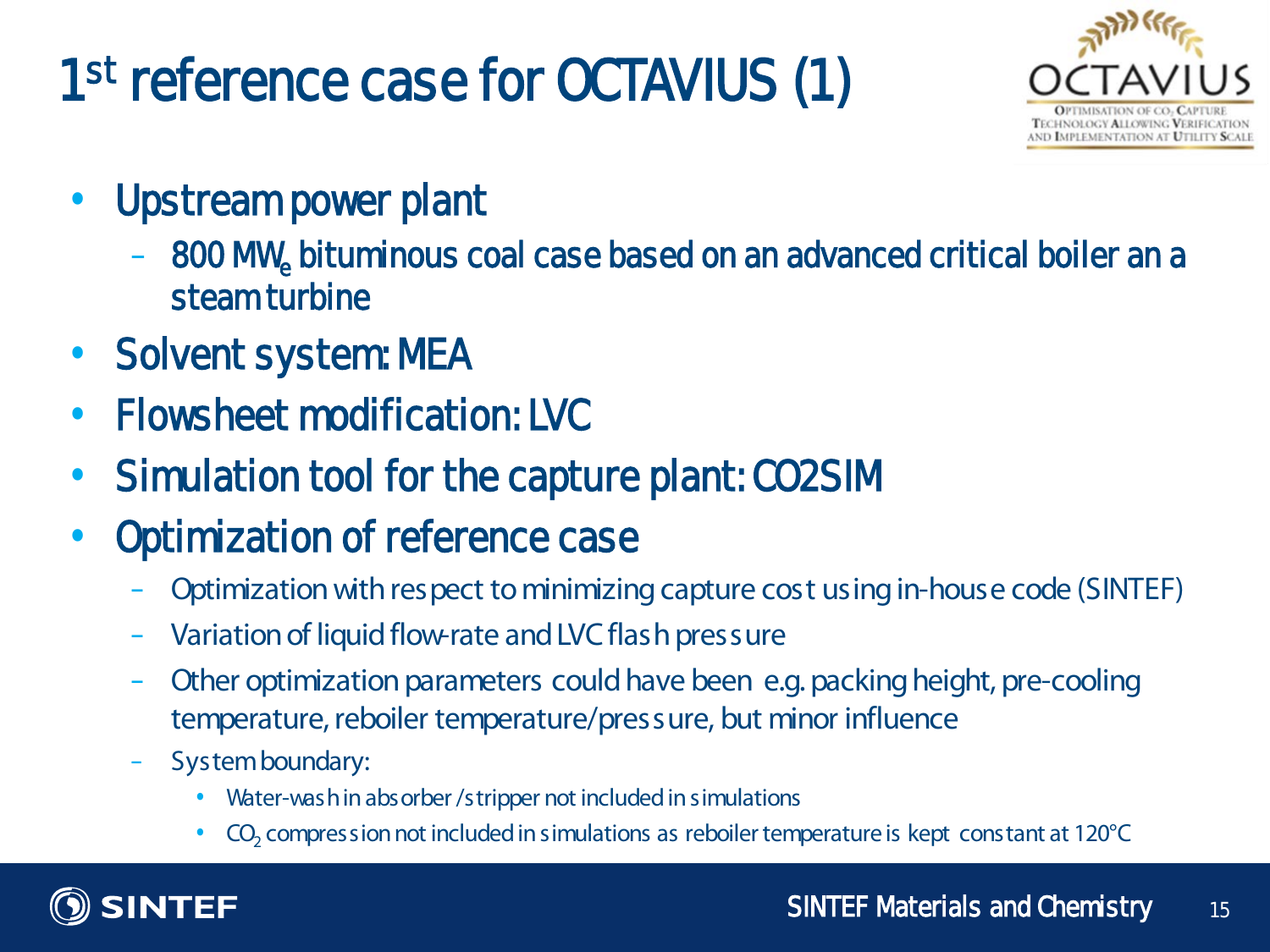## 1<sup>st</sup> reference case for OCTAVIUS (2)





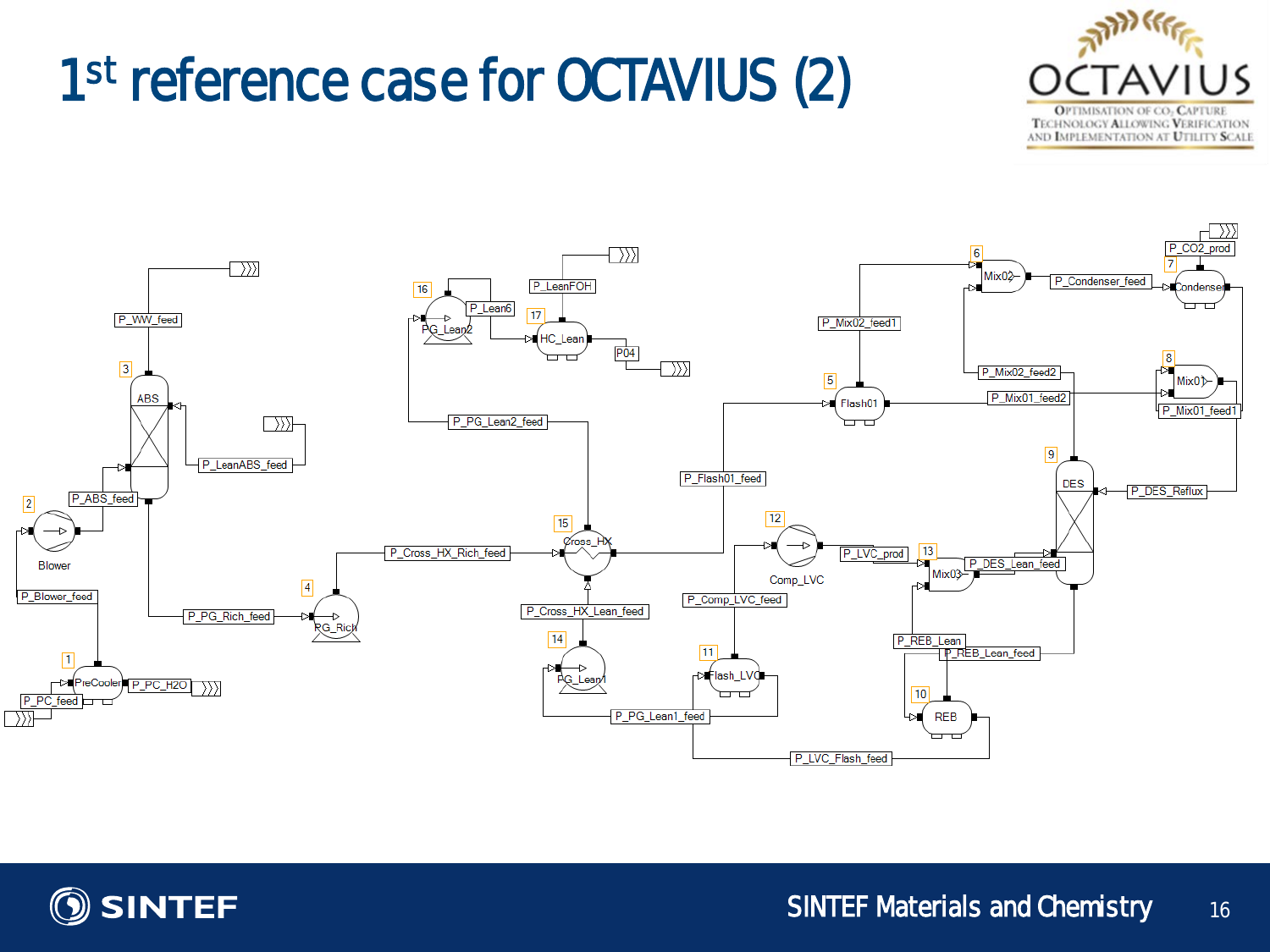## 1<sup>st</sup> reference case for **OCTAVIUS** -Optimization of flow-rate



Specific Reboiler Duty (SRD) vs. Flow-rate – Flash pressure = 110 kPa



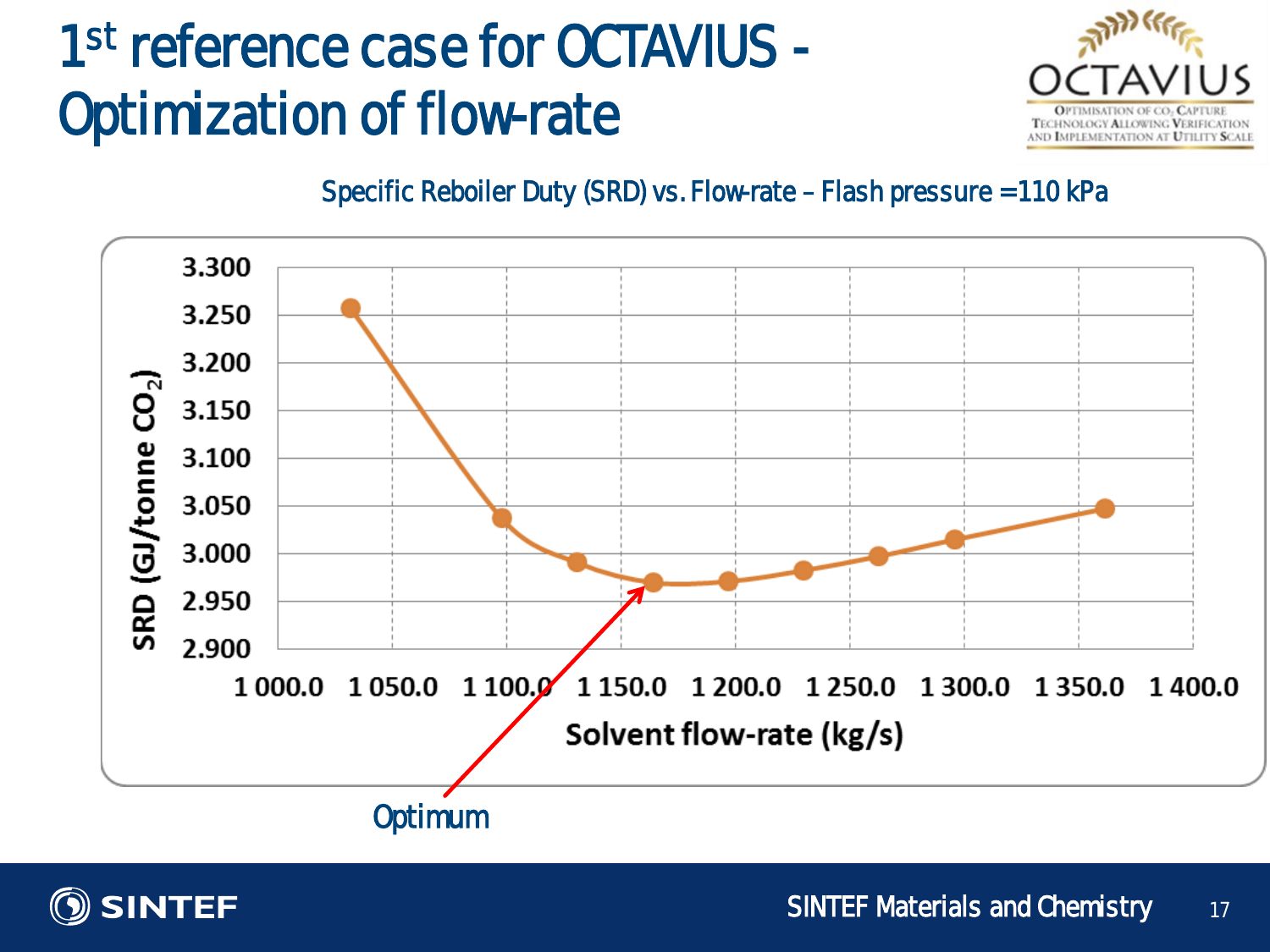## 1<sup>st</sup> reference case for **OCTAVIUS** -Optimization of LVC pressure (1)





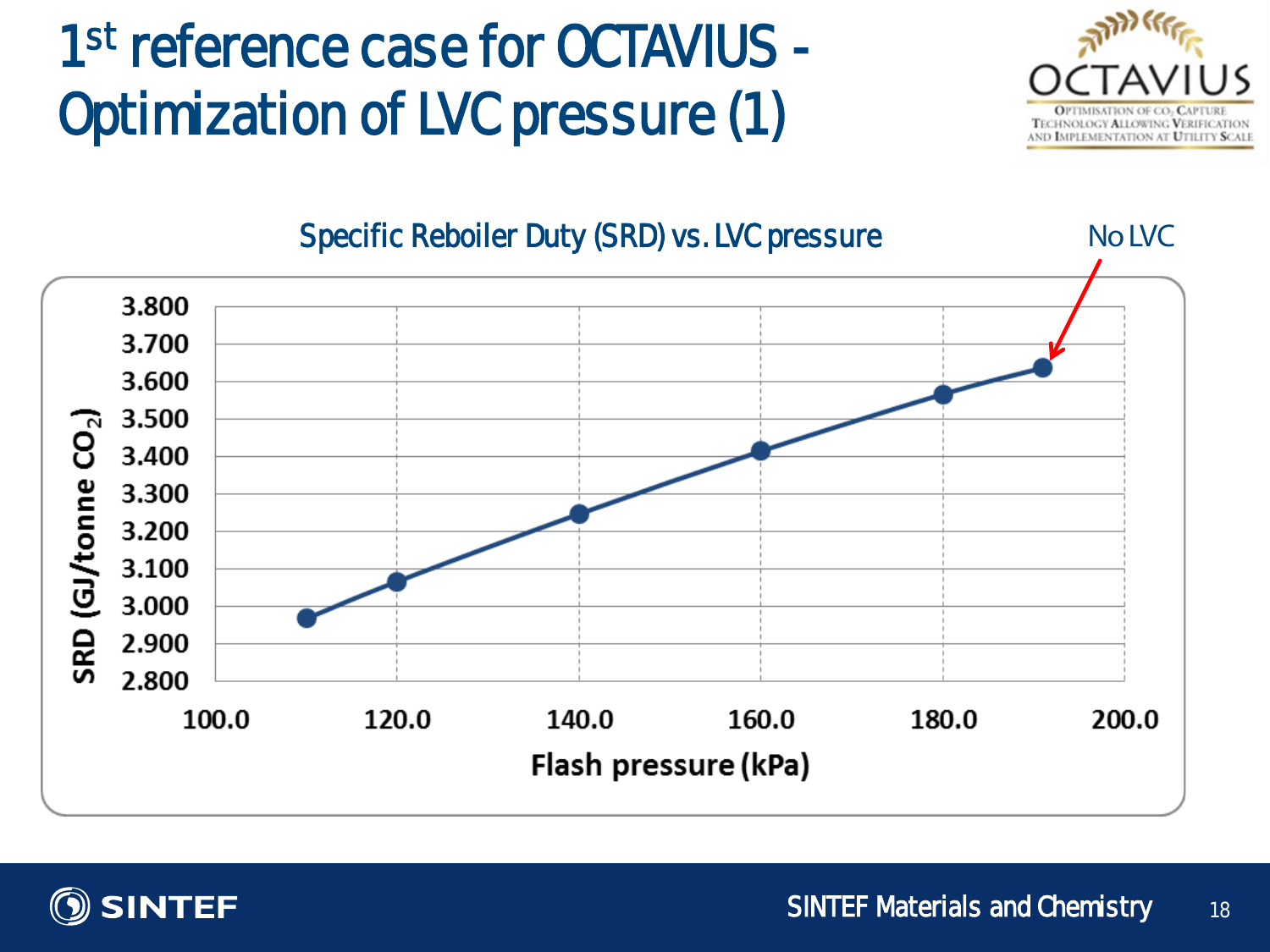## 1<sup>st</sup> reference case for **OCTAVIUS** -Optimization of LVC pressure (2)



Improvement in heat requirement and effect in improved total electric requirement vs. LVCflash pressure



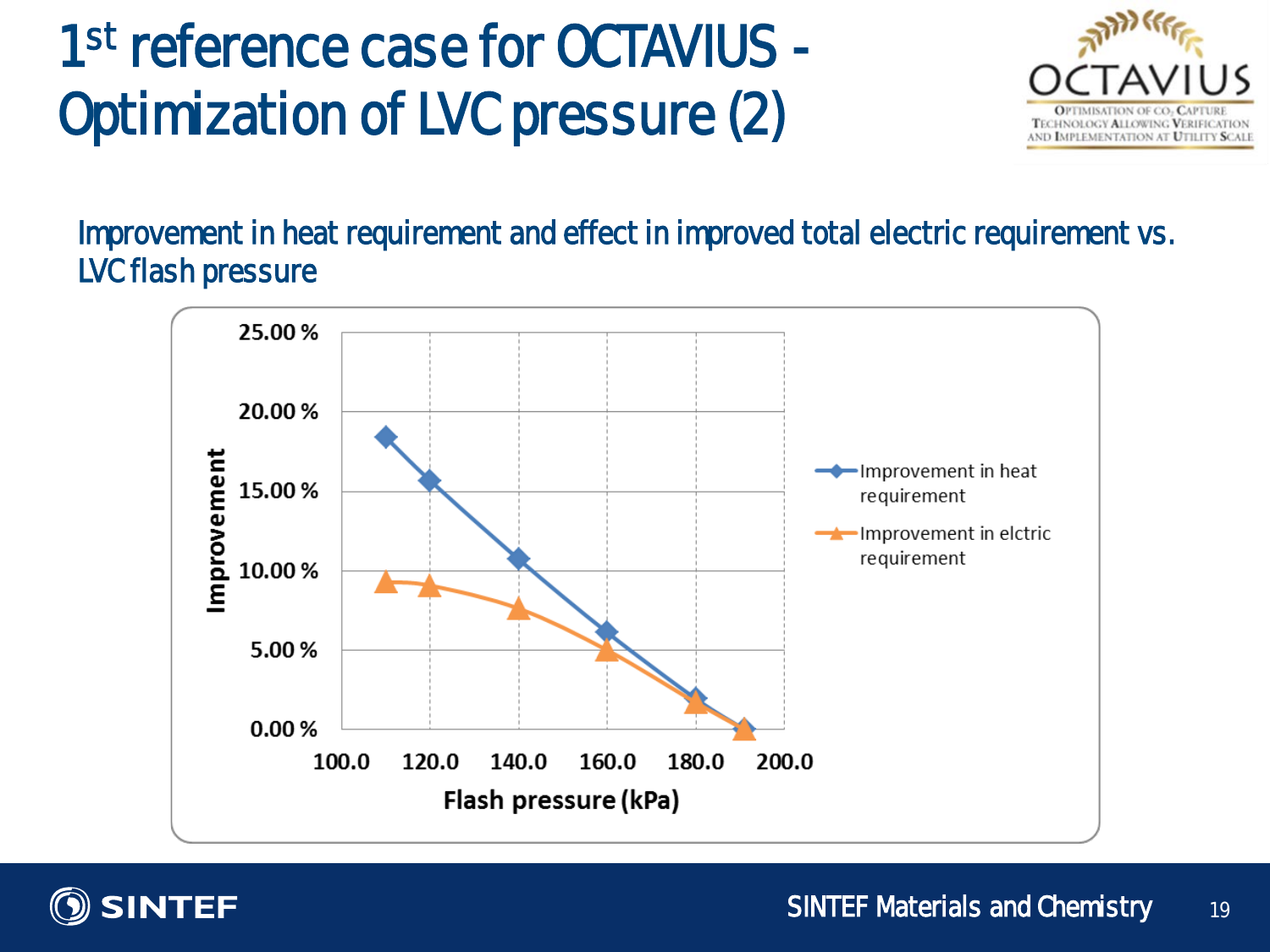1<sup>st</sup> reference case for OCTAVIUS -Optimization of LVC pressure (3)



#### $CO<sub>2</sub>$  capture cost vs. LVC flash pressure





SINTEF Materials and Chemistry 20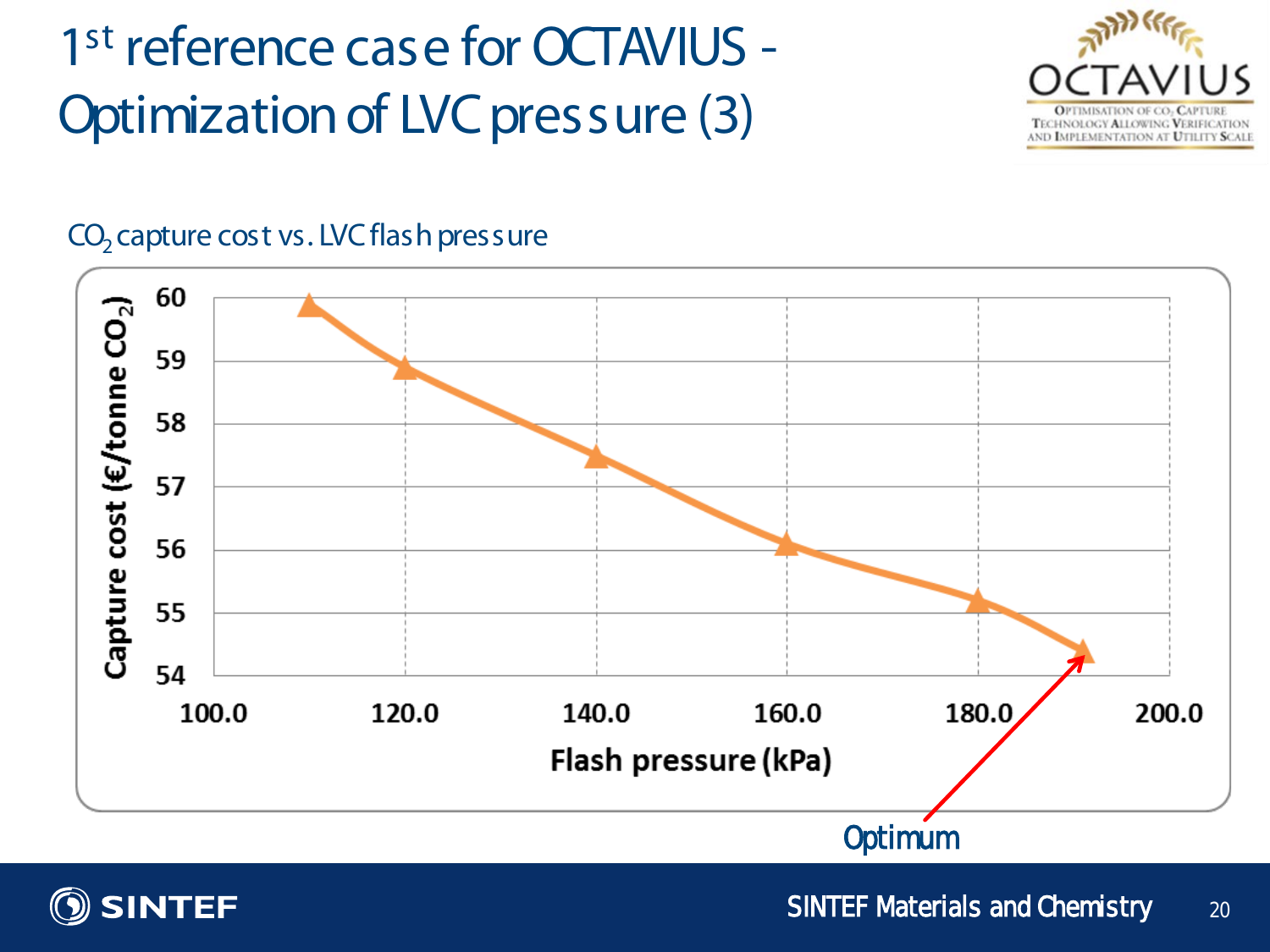### Conclusion and further work reference cases in Octavius



### Conclusions:

- A methodology have been established to show improvements in OCTAVIUS compared to the Cesar project
- One reference capture plant case is tried optimized, but cost-data must be further inspected
- Further work
	- Sensitivity in some cost-calculation parameters
	- Optimization of the three other reference cases (2 for each of the 2 power-plant cases)
	- Integration with power plant and cost calculation of overall plant (reference cases)